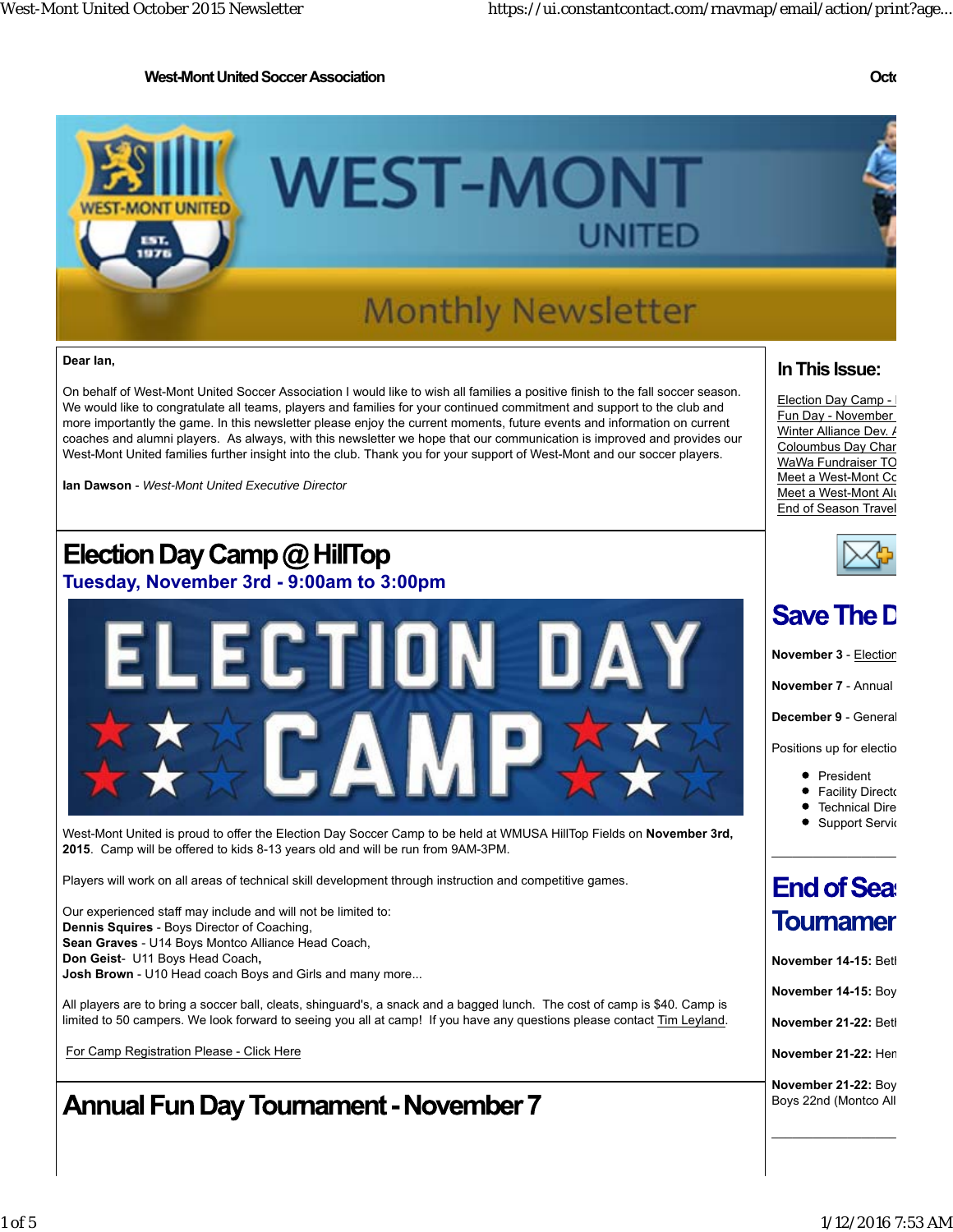With the Fall Intramural season coming to an end, West-Mont United would like to congratulate all of our rising soccer stars within the U5 program whose season ends this weekend 10/31. Moving forward to 11/7 our focus swiftly turns to the Annual Fun Day Tournament which sees all of our teams from U6 upwards participate in multiple games throughout the day in a fun and enjoyable environment for all.

All West-Mont participants will be rewarded with a trophy for their efforts and hard work throughout the season. Good luck to all and thanks for a fantastic fall soccer experience!

Please click for Fun Day Tournament schedule

**Josh Brown** - Intramural Director

## **Winter Alliance Development Academy at West-Mont**

### **Keep up the momentum...even in the off-season**

We are excited to announce our new 5 week winter program. This will consist of a 1 hour session with high intensity training which will develop players that are looking to improve in all aspects of the game.

Price: \$99

What's Included:

- Nike ADA training jersey
- Complete immersion in the sport
- Specific age appropriate programs for boys & girls
- $\bullet$ A safe, healthy and challenging learning environment
- Training under professional coaches (B+ License coaches)
- Coach/Player ratio 1:14
- Exclusive Turf Facility

### CLICK THE LINK TO REGISTER

| ADA<br>$\bf{ADA}$<br><b>ADA Winter Program</b><br><b>ALLIANCE</b><br><b>ALLIANCE</b><br><b>DEVELOPMENT</b><br><b>DEVELOPMENT</b><br><b>ACADEMY</b><br><b>ACADEMY</b><br><b>Dates &amp; Times</b><br>(Excludes 25 <sup>th</sup> December & 1 <sup>st</sup> January)<br><b>Training Dates &amp; Times</b> |                                                                   |                                                         |                                                   | NO dogs at<br>• NO parking<br>Drive carefu<br>parking lot.                                |
|---------------------------------------------------------------------------------------------------------------------------------------------------------------------------------------------------------------------------------------------------------------------------------------------------------|-------------------------------------------------------------------|---------------------------------------------------------|---------------------------------------------------|-------------------------------------------------------------------------------------------|
| Friday Dec 4th<br>$(11^{th}, 18^{th},$ Jan $8^{th}$ & $15^{th}$ )                                                                                                                                                                                                                                       | Friday Dec 4th<br>$(11^{th}, 18^{th},$ Jan $8^{th}$ & $15^{th}$ ) | Saturday Dec 5th<br>(12th, 19th, Jan 9th &<br>$16^{th}$ | Saturday Dec 5th<br>(12th, 19th, Jan 9th & 16th)  | <b>Rent the Wes</b><br><b>House!</b>                                                      |
| 422 Complex                                                                                                                                                                                                                                                                                             | 422 Complex                                                       | 422 Complex                                             | 422 Complex                                       | Planning a holiday parl<br>shower? Consider the<br>Visit the West-Mont we<br>information! |
| U11 Boys<br>$6pm - 7pm$<br>U11 Girls                                                                                                                                                                                                                                                                    | U12 Boys<br>$6pm - 7pm$<br>U12 Girls                              | U9 Girls<br>8am – 9am<br>U9 Boys                        | U10 Girls<br>8am – 9am<br>U10 Boys                | <b>What's Goi</b> l                                                                       |
| $7pm - 8pm$<br>U8/9 Boys<br>8pm – 9pm                                                                                                                                                                                                                                                                   | $7pm - 8pm$<br>U8/9 Girls<br>$8pm-9pm$                            | $9am - 10am$<br><b>U13/14 Girls</b><br>$10am - 11am$    | 9am - 10am<br><b>U13/14 Boys</b><br>$10am - 11am$ | <b>Our Local H</b><br><b>Programs</b>                                                     |

**Click here f**

Remi

 **\_\_\_\_\_\_\_\_\_\_\_\_\_\_\_\_\_\_\_**

**New US So** 

**Developme**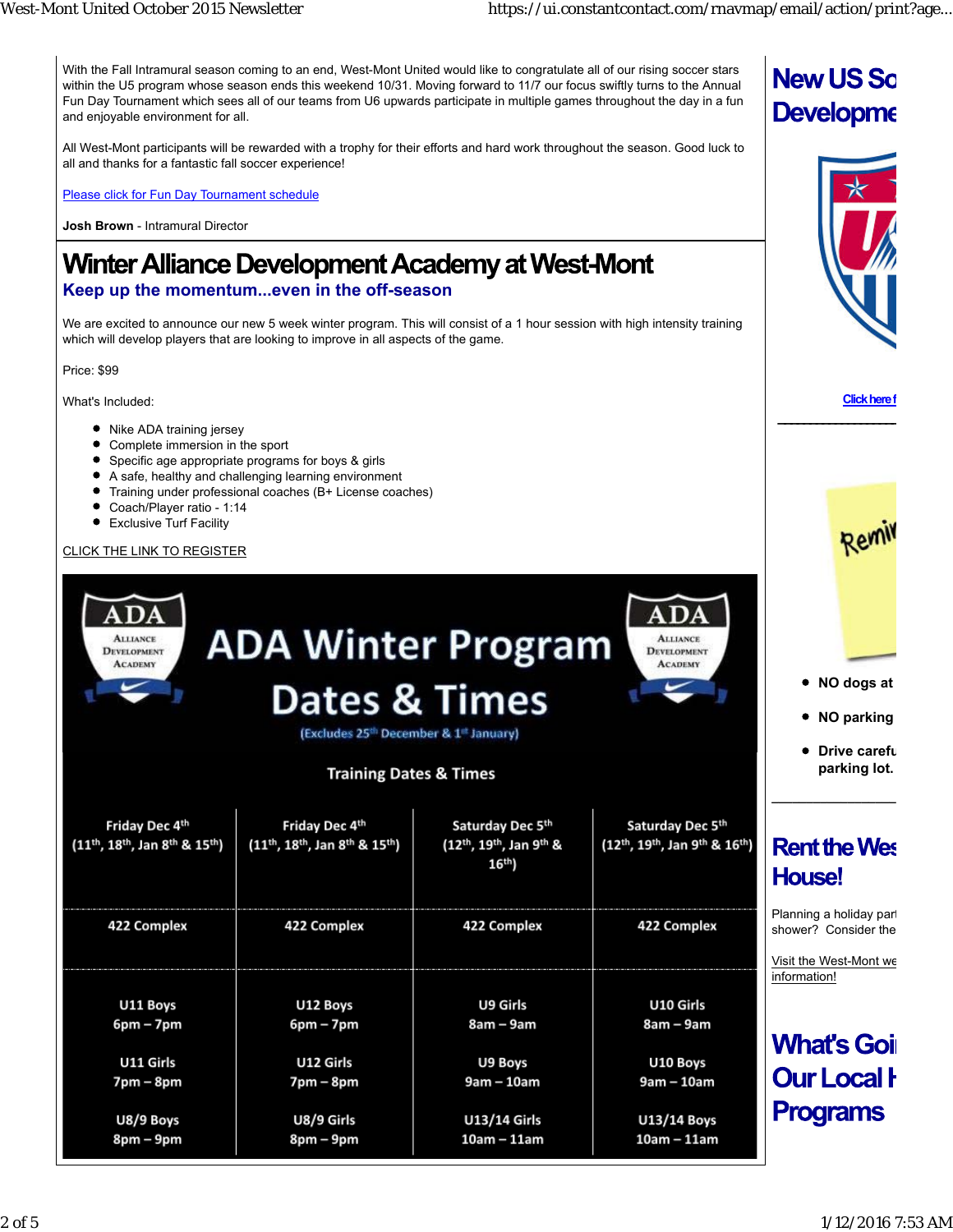## **Columbus Day Tournament Champs!**

Congratulations to our West-Mont United & Montco Alliance Teams who were named Champions & Finalists at Columbus Day Tournaments

Follow the link for results!

## **Intramural WaWa Fundraiser TOP Sellers!**

Thanks to everyone who participated in the Intramural WaWa Fundraiser Promotion! Enjoy your \$4 shorties!

Individual Top Sellers **1st Place:** AIDEN CHAMBERLAIN - 104 vouchers **2nd Place:** MICHAEL PIGEON - 95 vouchers **3rd Place**: MERSADI McCLAIN - 66 vouchers



Boys' Teams Schedule

Girls' Teams Schedule

## **Coaching S**

 $\_$ 

**Ian Dawson** Executive Director **Ian@Westmontunited**

**Tim Leyland** Girls Director of Coach **Tim@Westmontunite** 

**Dennis Squires** Boys Director of Coach **Dennis@Westmontun**

**Kevin Curley** Director of College Pre **Kevin@Westmontuni**

**Josh Brown** Intramural Director **Josh@Westmontunite**

**Sean Graves** Tournament Director **Sean@Westmontunit**

 $\mathcal{L}_\text{max}$ 

## **Coaches C**

Check out Positive Coa and follow them for gre



Click here

# **Meet a West-Mont Coach**

**Introducing Jim Northcott...**

Hi, I'm Jim Northcott and this is my fourth year coaching intramurals and my first year coaching at West-Mont. I am the coach of the U7 Girls Nittany Lions and the assistant coach of the U10 Boys United travel team. My youngest son plays in the Soccer Shots program. I also play in the adult league. West-Mont is a club that offers something for the entire family and has made the decision to join a rewarding one. I can be reached at statephan@gmail.com.

### **Favorite Coaching Moment:**

Having a kid come up to me at the beginning of a practice to show them something that we worked on earlier in the season - to show me they have been practicing on their own. In general, it's great to watch kids fall in love with a sport I have played most of my life.

### **Favorite moment as a player?**

Scoring a hat trick against a regional Select team that I had tried out for, but not made.

**Favorite teams?** Tottenham Hotspur and Philadelphia Union

**Other interests and hobbies?**

Golf, Penn State Football, classic cars, books about sports history

### **Favorite TV shows and movies?**

- **TV Shows** *The Wire, Top Gear, Parts Unknown,* most BBC America Series and whatever sports are on
- **Movies** *Caddyshack, Snatch, Oceans Eleven, Office Space, Usual Suspects, V for Vendetta*

**What you wanted to be growing up?** Golf course architect

## **Meet a West-Mont Alum**

## **Introducing Gareth Cooper...**

### **What West-Mont team did you play on?**

I started at West-Mont back in 1995 back when the club was known as the Perk Valley Soccer Club. I began in the intramural program up until I joined the U10 travel team. I played at West-Mont in the travel program all the way through U14.

### **How long did you play for West-Mont?**

About 10 years from Intramural through to U14 travel.





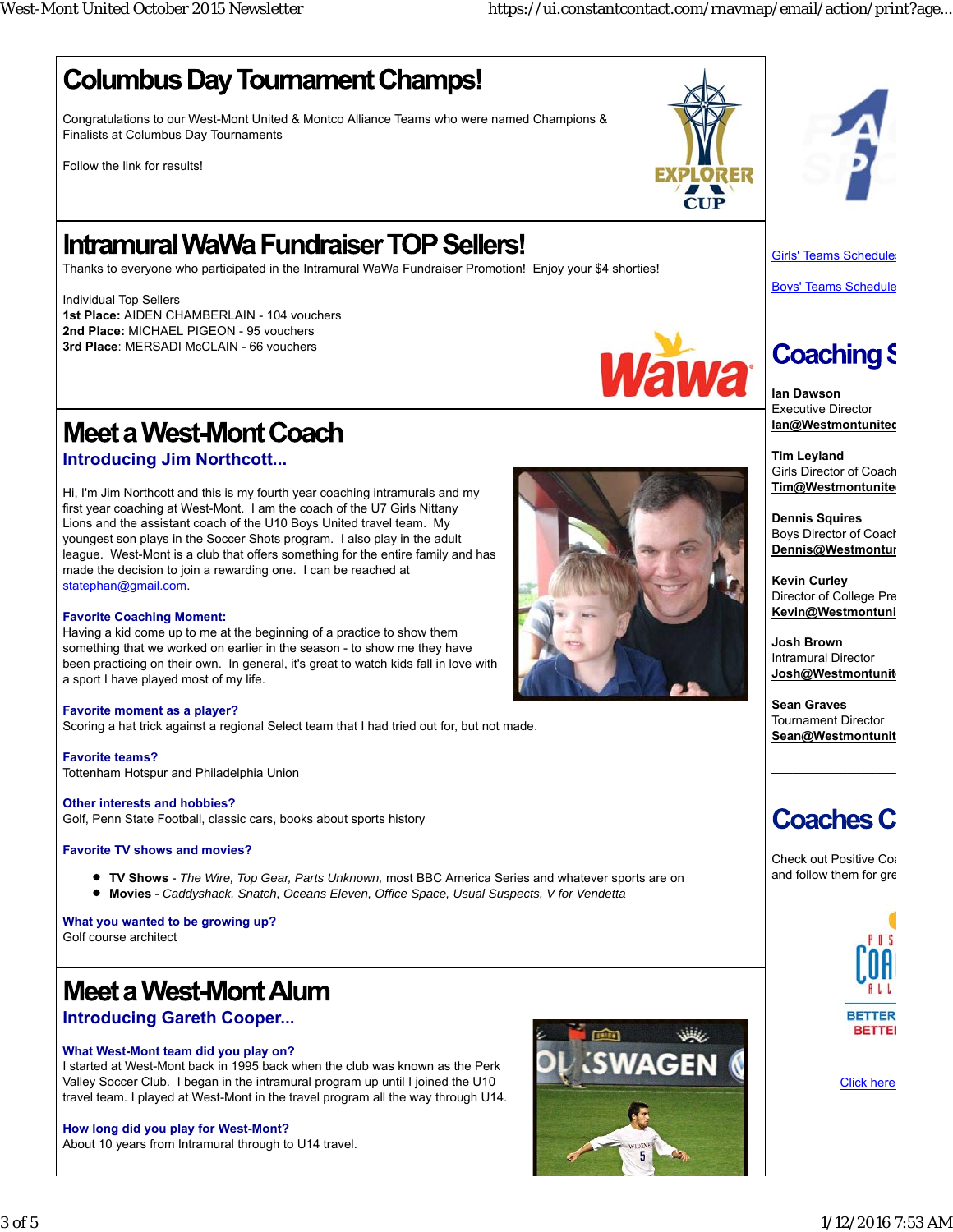### **What was your favorite moment at West-Mont?**

We played in a tournament in Moorestown, NJ and there was a torrential down pour during the championship game. We could barely see across the field because it was raining so hard, but somehow we were able to pull out the win to win the championship.

#### **What is your favorite position?**

Center Midfield - I like being in the center of the field, working on both sides of the ball and controlling the flow of the play through possession.

#### **Who was your favorite coach?**

My Dad was my coach from a very young age and all my years at West-Mont. He taught me the fundamentals of the game at a very young age and continued teaching me the game. Now that I am a coach, I try to use many of his coaching philosophies and techniques that he used in my development as a player.

### **Which high school did you attend?**

Spring-Ford Area High School - Captain for two years

#### **Where did you go to College?**

Widener University - Captain for two years

#### **Why is West-Mont the place to play?**

West-Mont is in a great location for high level/competitive soccer. The club is always looking to bring in new perspectives to help keep the club ahead of the curve as it continues to grow in size. The coaching staff is very experienced and focused on developing each individual player into the best player they can be. All of these attributes are contributing to the club's development of high level teams at various ages on both the Boys and Girls side of the sport.

### **Who is your favorite player?**

Ryan Giggs - "The Welsh Wizard" Played in the EPL for 20 years, constantly adjusting his game to remain an impact player on one of the best clubs in the world. Early on he used his speed and quickness to beat defenders and assist/score many goals. As he became older, he relied more on his knowledge and experience in the game to make a difference.

### Like us on Facebook<sup>1</sup>

Follow us on **twitter** 

## **About West-Mont United Soccer Association**

### **VISION**

West-Mont United Soccer Association will be a leading soccer organization in the region for player development and competitive play at all ages and abilities.

### **MISSION**

West-Mont United Soccer Association creates a positive soccer experience that values sportsmanship and character building:

- By providing programs for all levels of play: Recreational, Travel and Premier
- By focusing on the development of players of all abilities
- By delivering our programs at top quality facilities
- By educating our players and members through experienced professional staff

## **West-Mont United Coaching Staff**

West-Mont United Soccer Association is proud to have one of the best and continually growing coaching staffs in the area. Our coaches bring a variety of experiences to the coaching staff from Licensing (USSF, NSCAA and UEFA) to Professional Playing Experience to Collegiate Playing and Coaching Experience. We pride ourselves in continuing to bring our players and families the best coaches possible.

For more information on each of our coaches please follow this link - **West-Mont Coaching Staff**

## **West-Mont United 2015 Board of Directors**

For more information about the 2015 Board of Directors & Trustees, please follow this link - **West-Mont Board of Directors**